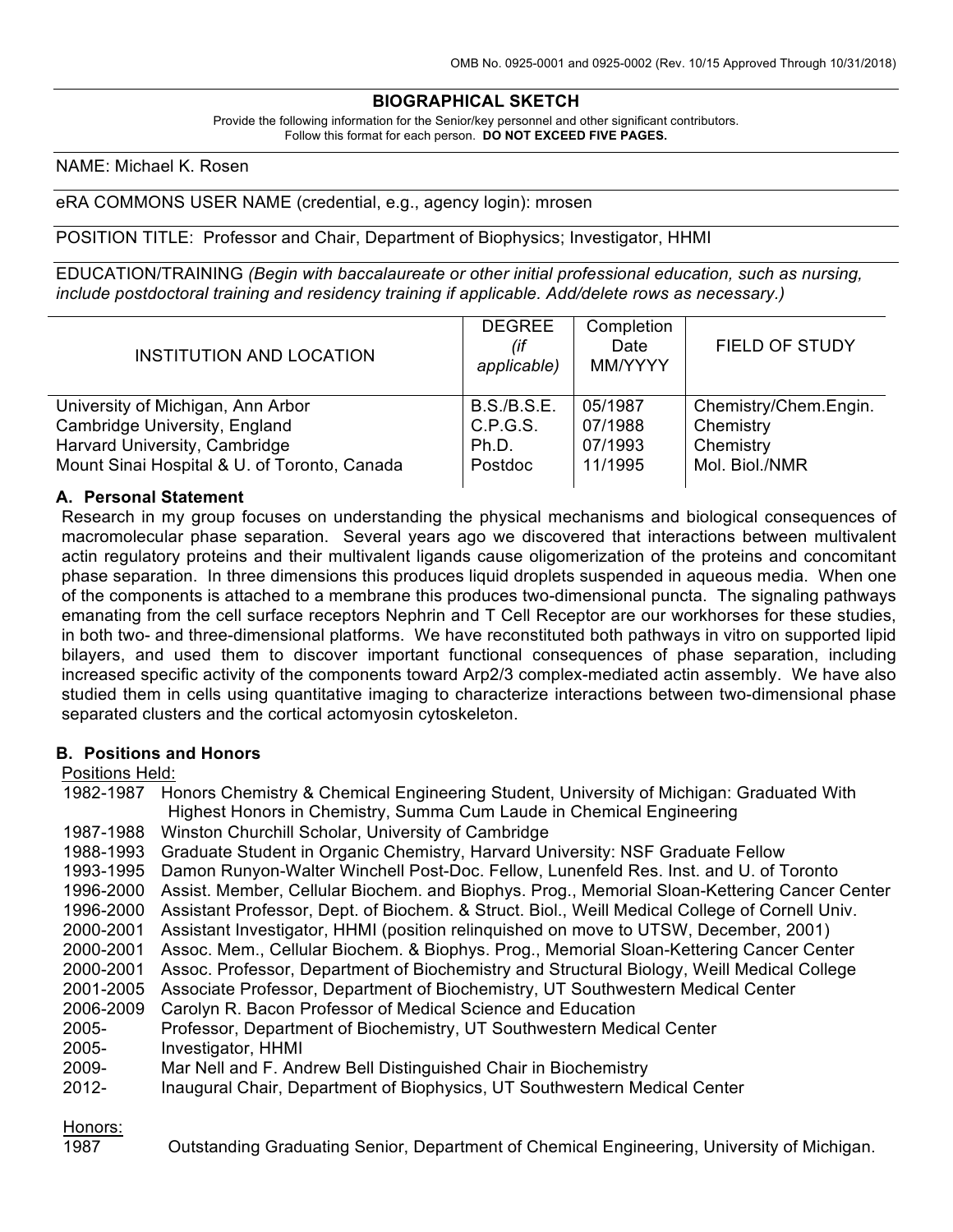- 1987 Outstanding Graduating Senior, Department of Chemistry, University of Michigan.
- 1987 National Science Foundation Graduate Research Fellowship.
- 1987 Winston Churchill Foundation Scholarship.
- 1989 Harvard University Danforth Center Distinguished Teaching Award.
- 1991 ACS, Div. of Organic Chemistry, Graduate Fellowship sponsored by Merck, Sharp & Dohme.
- 1993 Damon Runyon-Walter Winchell Post-Doctoral Fellowship.
- 1997 Beckman Young Investigator Award.
- 1997 Presidential Early Career Award for Scientists and Engineers (PECASE).
- 1998 Kimmel Scholar Award, Sidney Kimmel Foundation for Cancer Research.
- 2000 Howard Hughes Medical Institute.
- 2001 Boyer Award, Memorial Sloan-Kettering Cancer Center.
- 2005 Howard Hughes Medical Institute.
- 2006 Inaugural Edith and Peter O'Donnell Award, Texas Acad. of Medicine, Engineering & Science.
- 2013 John T. Edsall Lecture, Dept. of Molecular & Cellular Biology, Harvard University.
- 2013 Kensal E. van Holde Lectureship, Marine Biological Laboratory, Woods Hole.
- 2015 Richard D. Berlin Lecture, Dept. of Cell Biology, U. Connecticut Health Center.
- 2016 Martin Kamen Lecture, Dept. of Chem. & Biochem., UC San Diego.

## **C. Contributions to Science**

Research in my lab combines structural biology (NMR spectroscopy and x-ray crystallography) with biochemistry and light microscopy to elucidate the structural and energetic mechanisms by which signaling pathways control the actin cytoskeleton. Dynamic rearrangements of actin play a central role in diverse cellular processes, including motility, division, membrane trafficking and bacterial/viral infection. Actin dynamics are controlled *in vivo* on nm to µm spatial scales and second to minute temporal scales. A deep understanding of actin regulation requires quantitative studies of the structural and dynamic properties of nmscale proteins/complexes, as well as the mechanisms by which these proteins are organized into  $\mu$ m-scale cellular assemblies with macroscopic properties and behaviors. Our work has provided such a multi-scale understanding of actin biology through a series of important discoveries and conceptual advances. These can be grouped into the five areas described below.

## **1. Mechanisms of actin regulatory signaling by WASP proteins**

The earliest work from my lab focused on understanding how proteins in the Wiskott-Aldrich Syndrome protein family integrate diverse upstream signals to activate the Arp2/3 complex, producing branched actin filament networks. Our NMR studies revealed the structural and energetic bases of autoinhibition in the archetypal WASP protein, and how the Rho family GTPase, Cdc42, relieves autoinhibition, driving activation of the Arp2/3 complex. This work provided the first structural explanation of GTPase control of actin assembly. We also revealed that and how WASP integrates signals from Cdc42 and kinase/phosphatases. We showed that this mechanism enables long-term storage of information by WASP following decay of GTPase signals. This biochemical circuitry allows WASP to respond to the levels and timing of GTPase and kinase signals, and provides mechanisms to specifically achieve transient or persistent actin remodeling, as well as long-lasting potentiation of actin-based responses to kinases. Later we found that dimerization greatly enhances the affinity of WASP proteins for the Arp2/3 complex, an observation that unified many previously unexplained biochemical and biological observations under a new hierarchical model for signaling through these pathways. In addition to informing deeply on actin regulatory pathways, these findings established basic principles in biophysics, structural biology, signal transduction and medicine. By learning how Cdc42 relieves autoinhibition in WASP, we were the first to discover the molecular mechanism by which a Ras-family GTPase activates a downstream effector. This mechanism also provided the basis for understanding the human disease X-linked neutropenia and its relationship to the Wiskott-Aldrich Syndrome. Our discovery that part of WASP could adopt 3 different structures in 3 different contexts represented one of the first and strongest demonstrations of how an intrinsically unstructured protein domain could adopt functionally distinct structures in different contexts. Our studies of WASP phosphorylation were paradigmatic demonstrations of how an apparently simple signaling switch can display complex behaviors, including noise filtering and molecular memory.

1. Abdul-Manan, N., Aghazadeh, B., Liu, G. A., Majumdar, A., Ouerfelli, O., Siminovitch, K. A., Rosen, M. K.: Structure of Cdc42 in Complex with the GTPase Binding Domain of the Wiskott-Aldrich Syndrome Protein, *Nature*, **1999**, *399*, 379-383.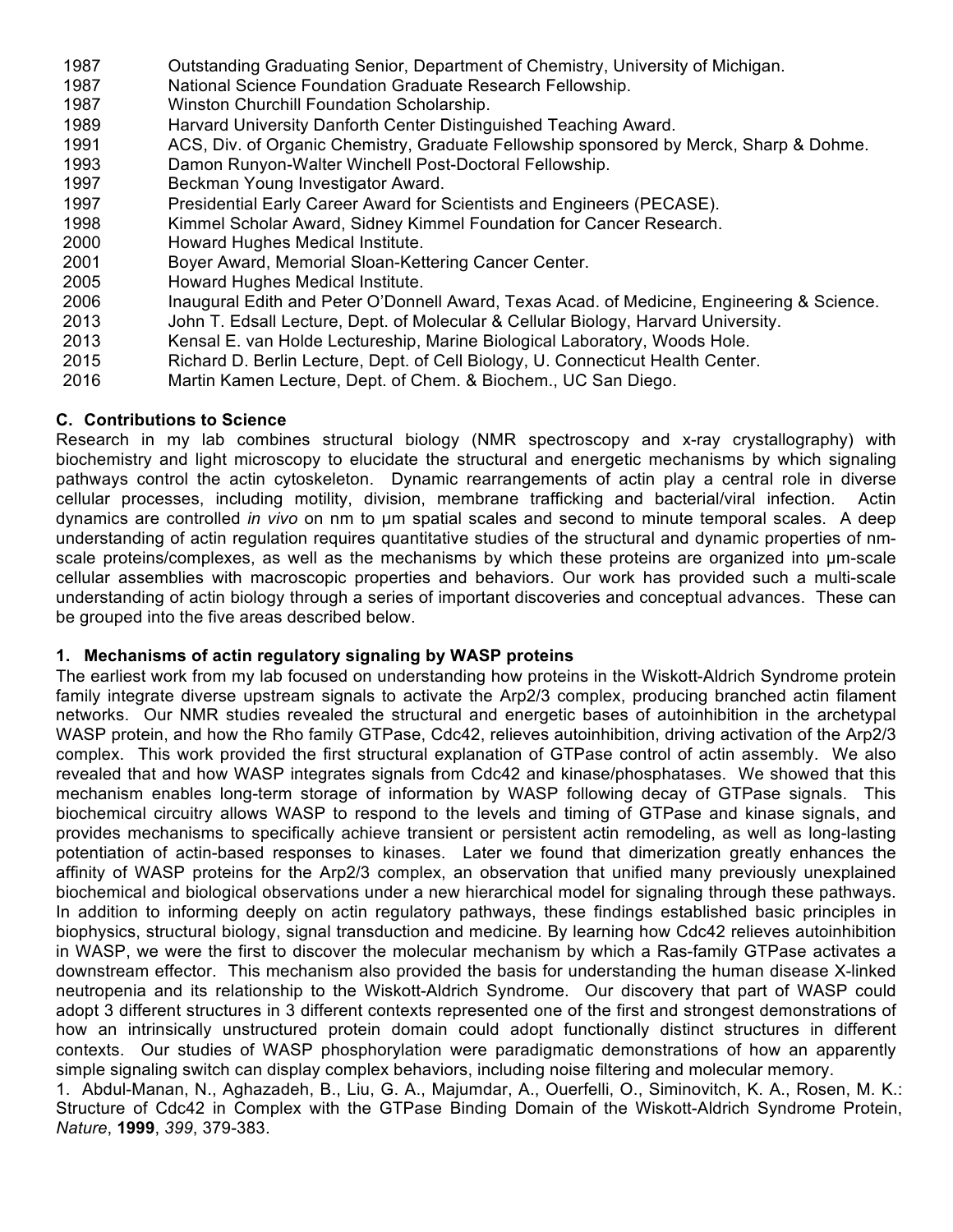2. Kim, A. S., Kakalis, L. T., Abdul-Manan, N., Liu, G. A., Rosen, M. K.: Autoinhibition and activation mechanisms of the Wiskott-Aldrich syndrome protein, *Nature,* **2000**, *404*, 151-158*.*

3. Torres, E. and Rosen, M. K.: Contingent Phosphorylation/Dephosphorylation Provides Mechanisms of Signal Integration and Molecular Memory in WASP, *Molecular Cell*, **2003**, *11*, 1215-1227.

4. Padrick, S. B., Cheng, H.-C. C., Ismail, A., Panchal, S. C., Doolittle, L. K., Kim, S., Skehan, B.M., Umetani, J., Brautigam, C. A., Leong, J. M., Rosen, M. K., Hierarchical Regulation of WASP/WAVE Proteins, *Mol. Cell*, **2008**, *32*, 426-438. PMC2680354.

## **2. Mechanisms of actin regulatory signaling by WAVE proteins**

More recently, our efforts have been directed to the WAVE subgroup of the WASP family, whose members control cell spreading and migration, and cell-cell adhesion. In cells, the WAVE proteins are constitutively incorporated into the 400 kDa heteropentameric WAVE Regulatory Complex (WRC). Like WASP, the WRC integrates diverse upstream signals, including those from the Rac GTPase, acidic phospholipids and kinases, and transmits them to the Arp2/3 complex. My lab was the first to reconstitute the WRC recombinantly, enabling definitive demonstration that the complex is basally inhibited toward the Arp2/3 complex. These findings resolved a long-standing debate in the field regarding the biochemical function of the WRC. We went on to determine the crystal structure of the intact WRC. The structure, and complementary biochemical analyses explained the key regulatory functions of the complex--why it is inactive on its own; how it can be activated by Rac and kinases, and recruited to membranes by acidic phospholipids; and how these inputs act cooperatively to promote localized actin assembly in cells. Very recently, using a combination of biochemical, structural, bioinformatic and genetic analyses, we discovered a novel WRC-binding peptide motif that is found in over 100 diverse membrane proteins. In collaborative work, we showed that WRC interactions with this motif are important in oogenesis and neuronal targeting in flies and in synapse formation and axonal branching in worms, consistent with broad roles in organismic development. These findings directly link a large and diverse array of membrane proteins to the WRC and actin cytoskeleton for the first time. Parallel biochemical and EM studies of the WASP family member WASH, which controls actin assembly in membrane trafficking, led to the surprising discovery that WASH also functions as part of a large pentameric assembly that is distantly related (15-21 % sequence identity) to the WRC and can be activated by ubiquitin modification. Through our studies of WASP, WAVE and WASH, my lab has established the core physical principles that control actin assembly by the WASP family. These principles have had substantial impact in signal transduction, cell biology, immunology and neuroscience, and will frame all future studies of the WASP family.

1. Ismail, A. M., Padrick, S. B., Chen, B., Umetani, J., Rosen, M. K.: The WAVE Regulatory Complex is Inhibited, *Nat. Struct. Mol. Biol.,* **2009**, *16(5)*, 561-563. PMC2716658.

2. Chen, Z., Borek, D., Padrick, S. B., Gomez, T. S., Metlagel, Z., Ismail, A., Umetani, J., Billadeau, D. D., Otwinowski, Z., Rosen, M. K.: Cooperative Control Mechanisms of the Actin Regulatory WAVE Complex, *Nature*, **2010**, *468*, 533-538. PMC3085272.

3. Chen, B. S., Chen, Z., Pak, C. W., Brinkmann, K., Liao, Y., Shi, S., Henry, L., Grishin, N. V., Bogdan, S., Rosen, M. K.: The WAVE Reglatory Complex Links Diverse Receptors to the Actin Cytoskeleton, *Cell,* **2014***, 156*, 195-207. PMC4059610.

4. Jia, D.†, Gomez, T. S.†, Metlagel, Z., Umetani, J., Otwinowski, Z., Rosen, M. K.\*, Billadeau, D. D.\*: WASH and WAVE Actin Regulators are Controlled by Analogous Structurally Related Complexes, *Proc. Natl. Acad. Sci. USA,* **2010**, *107(23)*, 10442-10447*.* PMC2890800.

## **3. Structural and energetic mechanisms of regulation of the protooncoprotein Vav1**

The protooncoprotein Vav1 is a guanine nucleotide exchange factor (GEF) for Rho GTPases, which plays an important role in actin regulatory signaling. Vav1 is also an archetype of multidomain proteins regulated by autoinhibition. Central questions in such systems are: how do the domains act cooperatively to strongly suppress activity, and how does this suppression remain compatible with efficient activation? Initially we showed that in the minimal autoinhibited fragment of Vav1, the active site of the catalytic DH domain is blocked by an adjacent inhibitory helix, and explained how the helix is released by phosphorylation. Later we showed by NMR that phosphorylation and basal GEF catalysis occur through an excited state where the helix is dissociated from the DH domain, since the population of this state is linearly correlated with phosphorylation kinetics ( $k_{cat}/K_M$ ) and GEF activity. This study was one of the first to demonstrate the quantitative importance of a dynamic equilibrium to protein function. To address the complex dynamics in Vav1, we also developed procedures to quantitatively determine the kinetic and thermodynamic parameters in 4-state-equilibrium systems. Finally, we showed by NMR that the flanking CH, PH and zinc finger domains in Vav1 shift the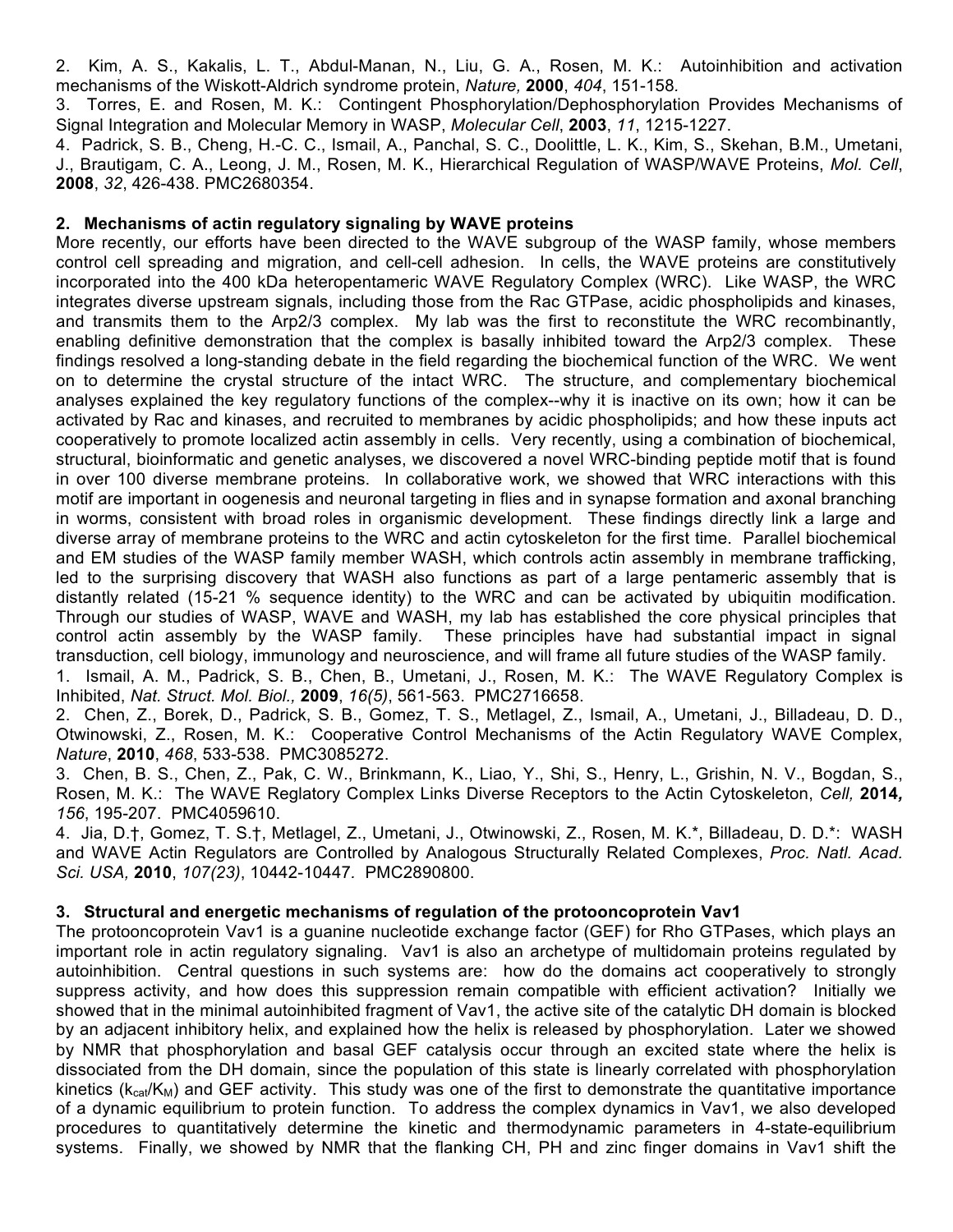autoinhibitory equilibrium in the helix-DH core  $\sim$ 10-fold toward the inhibited state, explaining how these domains cooperatively enhance autoinhibition. We also determined the crystal structure of Vav1, revealing how CH-PH contacts cause this shift in the core equilibrium. We demonstrated that this layered inhibitory construction enables rapid, stepwise activation: initial phosphorylation events first disrupt CH contacts, enabling rapid disassembly of the core through phosphorylation of the inhibitory helix. This work illustrates a likely general mechanism by which the opposing requirements of strong suppression of activity and efficient kinetics of activation can be achieved in multidomain systems.

1. Aghazadeh, B., Lowry, W.E., Huang, X.-Y., Rosen, M.K.: Structural basis for relief of autoinhibition of the Dbl homology domain of proto-oncogene Vav by tyrosine phosphorylation, *Cell*, **2000**, *102*, 625-633.

2. Li, P., Martins, I. R. S., Amarasinghe, G. K., Rosen, M. K.: Internal Dynamics Control Activation and Activity of the Autoinhibited Vav DH Domain, *Nat. Struct. Mol. Biol.*, **2008**, *15(6)*, 613-618. PMC2512264.

3. Yu, B., Martins, I. R. S., Li, P., Amarasinghe, G. K., Umetani, J., Fernandez-Zapico, M., Billadeau, D. D., Machius, M., Tomchick, D. R., Rosen, M. K.: Structural and Energetic Mechanisms of Cooperative Autoinhibition and Activation of Vav1, *Cell*, **2010**, *140*, 246-256*.* PMC2825156.

4. Li, P., Martins, I. R. S., Rosen, M. K.: The Feasibility of Parameterizing Four-State Equilibria Using Relaxation Dispersion Measurements, *J. Biomol. NMR*, **2011**, *51*, 57-70. PMC3229927.

### **4. Mechanisms of actin nucleation by formins, WH2 proteins and the Arp2/3 complex**

In addition to studying the signaling pathways that control actin nucleation, we have also made key contributions to understanding the nucleation factors themselves, the formin proteins the so-called WH2 domain-containing proteins and the Arp2/3 complex. In 2005, we reported the first structure of the actinnucleating FH2 domain of a formin protein in complex with actin monomers. This complex was the only atomic resolution structure of an actin nucleation factor bound to actin from 2005 until 2013. The structure and complementary biochemical analyses provided models to explain many of the key functions of formins. The structure revealed that the FH2 domain binds actin monomers in an orientation closely resembling that in the actin filament, suggesting a templating mechanism for nucleation. FH2 binding leaves the actin pointed end free to bind the bulk filament, but blocks the barbed end, explaining how formins attach to filaments and prevent other molecules from binding the barbed end. The work also suggested how formins can remain attached to the filament barbed end, while the end grows or shrinks through the addition or loss of actin monomers. Our related study explained how formins are activated by Rho-family GTPases. More recently we described the structure of the WH2-based actin nucleation factor VopL, free and in complex with actin. This structure showed remarkable analogy to the FH2-actin complex, in that VopL holds multiple actin monomers in a filament-like organization. The two structures together thus suggest that templating filament-like structures is a general mechanism by which actin nucleation factors function. Finally, our studies of the Arp2/3 complex have shown that, contrary to previous models, the assembly is activated by two WASP proteins, which bind to distinct sites. In collaborative single-molecule studies we also answered a key mechanistic question, showing that the initiation of new filament growth is triggered by dissociation of WASP from an Arp2/3-actin filament $actin<sub>2</sub>-WASP<sub>2</sub>$  assembly.

1. Otomo, T., Tomchick, D. R., Otomo, C., Panchal, S. C., Machius, M., Rosen, M. K.: Structural Basis of Actin Filament Nucleation and Processive Capping by a Formin Homology 2 Domain, *Nature,* **2005**, *433*, 488-494. 2. Yu, B., Cheng, H.- C., Brautigam, C. A., Tomchick, D. R., Rosen, M. K.: Mechanism of Actin Filament Nucleation by the Bacterial Effector VopL, *Nat. Struct. Mol. Biol.*, **2011**, *18(9)*, 1068-1074. PMC3168117. 3. Zahm, J. A., Padrick, S. B., Chen, Z., Yunus, A. A., Henry, L., Tomchick, D. R., Chen, Z., Rosen, M. K.: Structure of an Actin Trimer Bound to the Bacterial Effector VopL, *Cell***, 2013***, 155(2)*, 423-34. PMC4048032. 4. Smith, B. A., Padrick, S. B., Doolittle, L. K., Daugherty-Clarke, K., Correa Jr., I. R., Xu, M. -Q., Goode, B. L., Rosen, M. K.\*, Gelles, J.\*: Three-Color Single Molecule Imaging Shows WASP Detachment from Arp2/3 Complex Triggers Actin Filament Branch Formation, *eLife*, **2013**:2:e01008*.* PMC3762362.

## **5. Mechanisms and functions of protein phase separation**

Three years ago we reported a discovery that has taken us in new, exciting directions. Drawing from classical polymer science, we reported that interactions between multivalent macromolecules can produce sharp, liquidliquid demixing phase transitions, generating micron-sized liquid droplets in aqueous solution. This macroscopic transition corresponds to a molecular sol-gel transition between small complexes and large, dynamic supramolecular polymers. These effects are highly general, and are observed for a variety of proteinprotein and also protein-RNA systems, both *in vitro* and in cells. The assembly and disassembly of the phase separated structures can be rapidly controlled by covalent modifications that change the valency of the